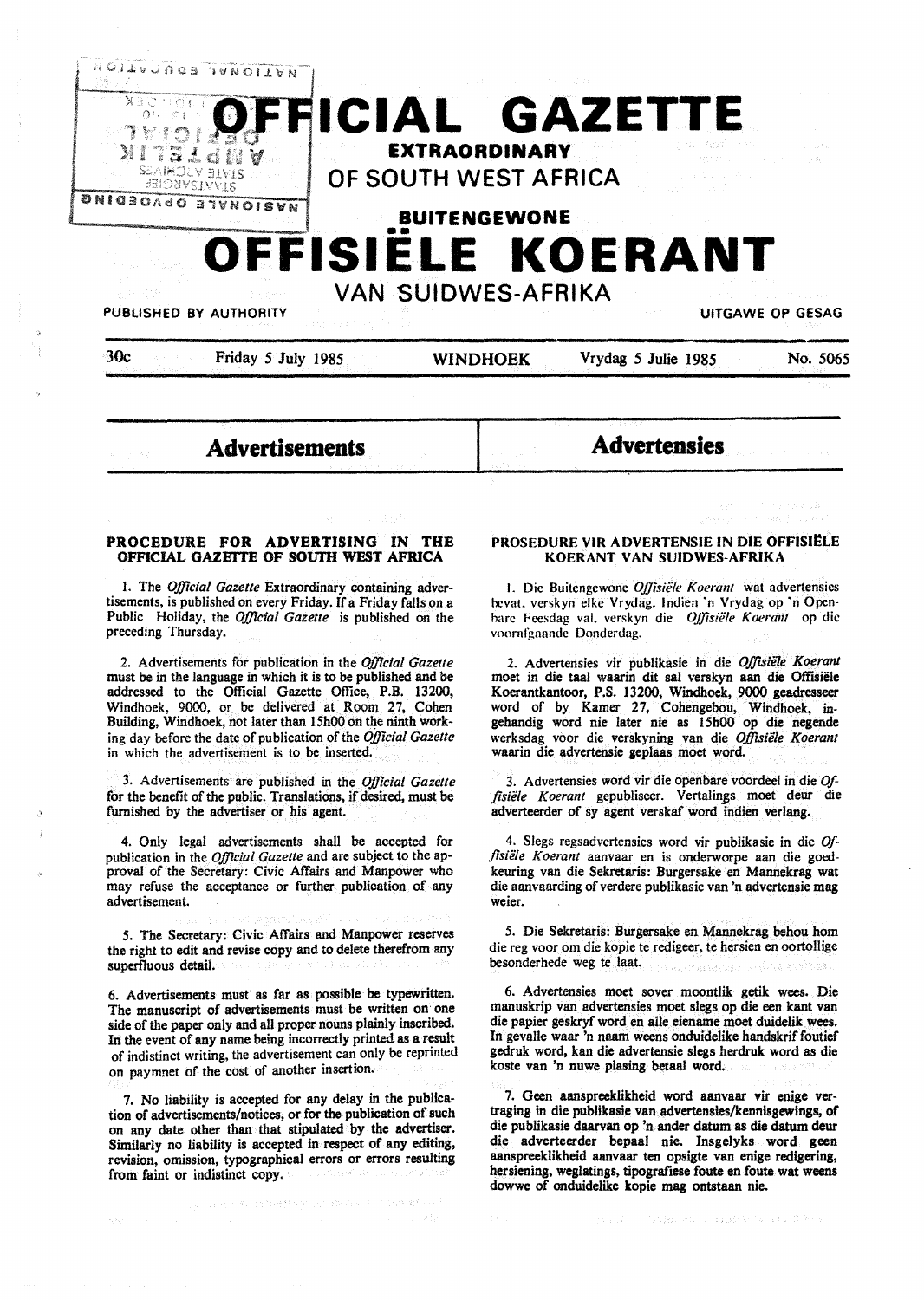8. The advertiser will be held liable for all compensation and costs arising from any action which may be instituted against the Administrator-General as a result of the publication of a notice with or without any omission, errors, lack of clarity or in any form whatsoever.

9. The subscription for the *Official Gazette* is R20,00 per annum, post free in this territory and the Republic of South Africa, obtainable from Swapers Limited, P.O. Box 56, WINDHOEK, 9000. Postage must be prepaid by overseas subscriber. Single copies of the *Official Gazette* are obtainable from Swapers Limited, P.O. Box 56, Windhoek, 9000, at the price as printed on copy. Copies are kept in stock for two years only.

10. The charge for the insertion of notices is as follows and is payable in the form of cheques, bills, postal or money orders:

#### LIST OF FIXED TARIFF RATES

| <b>STANDARDISED NOTICES</b>                                                                                                                                  | Rate per<br><i>insertion</i> |
|--------------------------------------------------------------------------------------------------------------------------------------------------------------|------------------------------|
|                                                                                                                                                              | R                            |
| <b>Transfer of business</b><br>. <del>.</del>                                                                                                                | 3,25                         |
| Deeds: Lost documents<br>.                                                                                                                                   | 6,00                         |
| Business notices                                                                                                                                             | 5,00                         |
| Administration of Estates Acts Notices: Forms                                                                                                                |                              |
| J. 187, 193, 197, 295, 297, 517 and 519                                                                                                                      | 2.00                         |
| Third party insurance claims for compensation<br>Insolvency Act and Company Acts Notices: J. 28,                                                             | 2,50                         |
| $J. 29.$ Forms 1 to 9 $\ldots \ldots \ldots \ldots \ldots \ldots$                                                                                            | 4.00                         |
| $N.B.$ - Forms 2 and $6$ - additional statements<br>according to word count table, added to the<br>basic tariff.                                             |                              |
|                                                                                                                                                              |                              |
| Change of name (four insertions)<br>Naturalisation notices (including a reprint for the                                                                      | 25,00                        |
|                                                                                                                                                              | 2,00                         |
| Unclaimed moneys $-$ only in the <i>Official</i>                                                                                                             |                              |
| Gazette Extraordinary, closing date 15 January                                                                                                               |                              |
| (per entry of "name, address and amount")<br>Butchers' notices                                                                                               | 0,80                         |
| Slum Clearance Court Notices, per premises                                                                                                                   | 5,00<br>4,00                 |
| Lost life insurance policies $\dots\dots\dots\dots\dots$                                                                                                     | 2,00                         |
|                                                                                                                                                              |                              |
| NON-STANDARDISED NOTICES                                                                                                                                     |                              |
| Company notices:                                                                                                                                             | R                            |
| Short notices: Meetings, resolutions, offer of com-<br>promise, conversion of companies, voluntary win-<br>dings-up, etc.: closing of members' registers for |                              |
| transfers and/or declarations of dividends                                                                                                                   | 11,00                        |
| Liquor Licence Notices (in Gazettes, Extraor-<br>viz. June/Tvl.; November/Cape; January/O.F.S.;                                                              |                              |
| April/Natal), per bilingual application                                                                                                                      | 7,00                         |
|                                                                                                                                                              |                              |
|                                                                                                                                                              |                              |
| Declaration of dividends with profit statements,<br>including notes<br>.                                                                                     | 25,00                        |
| Long notices: Transfers, changes in respect of                                                                                                               |                              |
| shares or capital, redemptions, resolutions, volun-                                                                                                          |                              |
| tary liquidations                                                                                                                                            | 37,00                        |
| Trade marks in South West Africa                                                                                                                             | 11,00                        |
| Liquidators' and other appointees' notices                                                                                                                   | 7,00                         |

8. Die adverteerder word aanspreeklik gehou vir enige skadevergoeding en koste wat voortvloei uit enige aksie wat weens die publikasie hetsy met of sonder enige weglating, foute, onduidelikhede of in watter vorm ookal, van 'n kennisgewing teen die Administrateur-generaal ingestel word.

9. Die jaarlikse intekengeld op die *Offisiele Koerant* is R20,00 posvry in hierdie gebied en die Republiek van Suid-Afrika, verkrygbaar by Swapers Beperk, Posbus *56,*  Windhoek, 9000. Oorsese intekenaars moet posgeld vooruitbetaal. Enke! eksemplare van die *Offisie1e Koerant* is verkrygbaar van Swapers Beperk, Posbus 56, Windhoek, 9000 teen die prys soos gedruk op eksemplaar. Eksemplare word vir slegs twee jaar in voorraad gehou.

10. Die koste vir die plasing van' kennisgewings is SOOS volg en is betaalbaar by wyse van tjeks, wissels, pos- of geldorders:

#### LYS VAN VASTE TARIEWE

| GESTANDAARDISEERDE<br><b>KENNISGEWINGS</b>                                                                                                                                                                       | Tarief per<br>plasing<br>R |
|------------------------------------------------------------------------------------------------------------------------------------------------------------------------------------------------------------------|----------------------------|
|                                                                                                                                                                                                                  | 3,25                       |
| Aktes: Verlore dokumente                                                                                                                                                                                         | 6,00                       |
| Besigheidskennisgewings                                                                                                                                                                                          | 5,00                       |
| Boedelwettekennisgewings: Vorms J. 187, 193                                                                                                                                                                      |                            |
| $197, 295, 297, 517$ en 519 $\dots \dots \dots$                                                                                                                                                                  | 2,00                       |
| Derdepartyassuransie-eise om skadevergoeding                                                                                                                                                                     | 2,50                       |
| Insolvensiewet- en maatskappywettekennisge-                                                                                                                                                                      |                            |
| wings: J. 28, J. 29. Vorms 1 tot 9                                                                                                                                                                               | 4,00                       |
| L.W. - Vorms 2 en 6 - bykomstige verkla-<br>rings volgens woordetaltabel, toegevoeg tot die<br>basiese tarief.                                                                                                   |                            |
| Naamsverandering (vier plasings)<br>Naturalisasiekennisgewings (insluitende 'n her-                                                                                                                              | 25,00                      |
| druk vir die adverteerder)                                                                                                                                                                                       | 2,00                       |
| Onopgeëiste geld — slegs in die Buitengewone                                                                                                                                                                     |                            |
| Offisiële Koerantsluitingsdatum 15 Januarie (per                                                                                                                                                                 |                            |
| inskrywing van "naam, adres en bedrag")                                                                                                                                                                          | 0,80                       |
| Slagterskennisgewings                                                                                                                                                                                            | 5,00                       |
| Slumopruimingshofkennisgewings, per perseel                                                                                                                                                                      | 4.00                       |
| Verlore lewensversekeringspolisse                                                                                                                                                                                | 2.00                       |
| NIE-GESTANDAARDISEERDE KENNISGEWINGS<br>Maatskappykennisgewings:                                                                                                                                                 |                            |
| Kort kennisgewings: Vergaderings, besluite, aan-<br>bod van skikking, omskepping van maatskappye,<br>vrywillige likwidasies, ens.: sluiting van lederegis-<br>ters vir oordragte en/of verklarings van dividende | 11,00                      |
|                                                                                                                                                                                                                  |                            |
| Dranklisensiekennisgewings (in Buitengewone Of-<br>fisiële Koerante, t.w. Junie/TVl.; November/Kaap;<br>Januarie/OVS; April/Natal) per tweetalige                                                                |                            |
|                                                                                                                                                                                                                  | 7,00                       |
|                                                                                                                                                                                                                  |                            |
| Verklaring van dividende met profytstate, notas<br>ingesluit                                                                                                                                                     | 25,00                      |
|                                                                                                                                                                                                                  |                            |
| Lang kennisgewings: Oordragte, veranderings met<br>betrekking tot aandele of kapitaal, aflossings, be-<br>sluite, vrywillige likwidasies                                                                         | 37,00                      |
| A. 200                                                                                                                                                                                                           |                            |
| Handelsmerke in Suidwes-Afrika                                                                                                                                                                                   | 11,00                      |
| Likwidateurs en ander aangesteldes se kennisge-<br>wings                                                                                                                                                         | 7.00                       |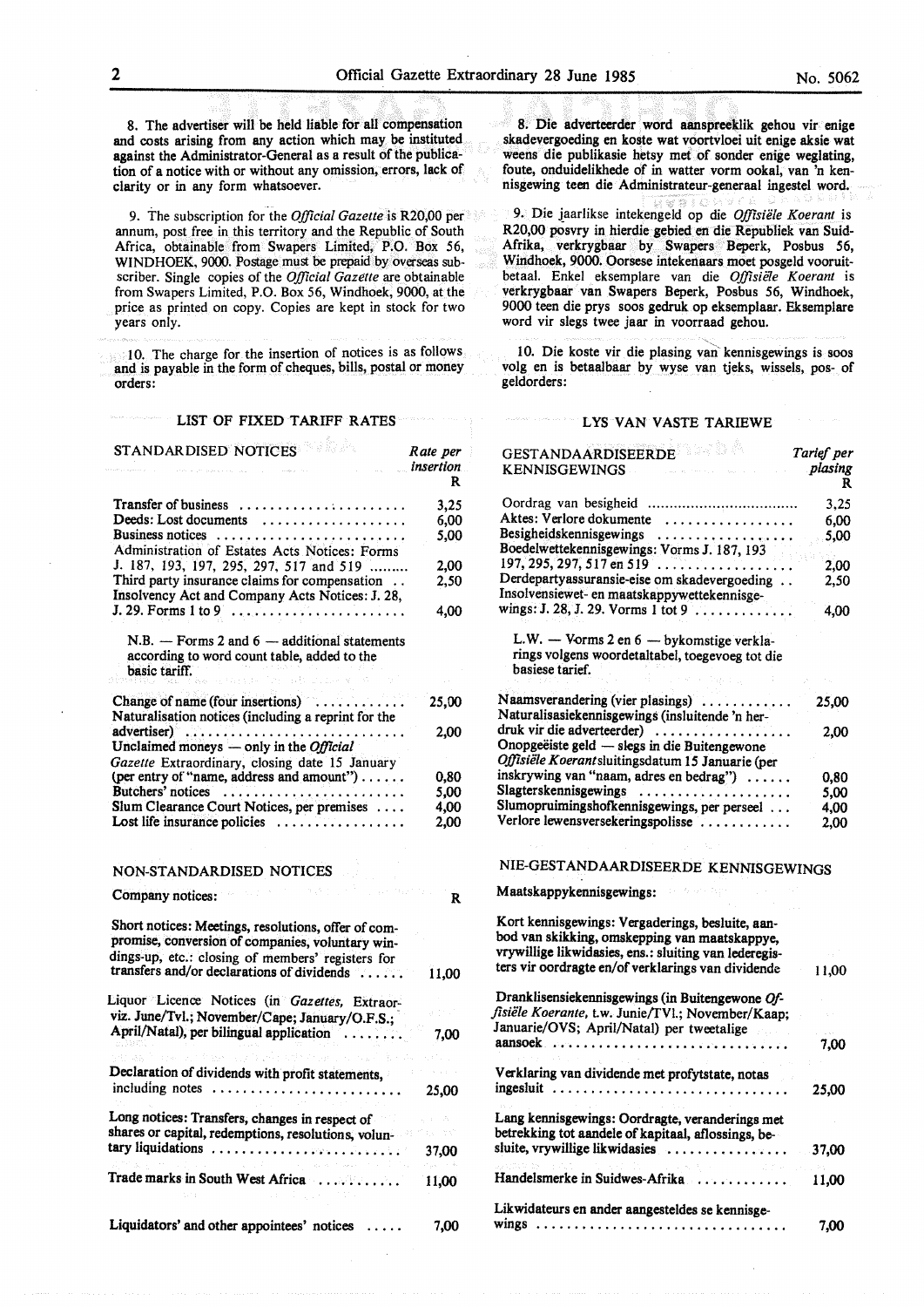# SALES IN EXECUTION AND OTHER PUBLIC SALES:

| Sales in execution $\ldots \ldots \ldots \ldots \ldots \ldots \ldots \ldots$ 18,00                                                                                                                                                                                                       |                                                                      |
|------------------------------------------------------------------------------------------------------------------------------------------------------------------------------------------------------------------------------------------------------------------------------------------|----------------------------------------------------------------------|
| Public auctions, sales and tenders:<br>Up to 75 words $\ldots \ldots \ldots \ldots \ldots \ldots$<br>$76$ to 250 words $\dots \dots \dots \dots \dots \dots \dots \dots$<br>$251$ to 350 words $\dots \dots \dots \dots \dots \dots \dots$                                               | 6.00<br>15,00<br>23,00                                               |
| こうみはくし (ほんしょうちょう) はっぽんほれつ アームがいいん ファーニー                                                                                                                                                                                                                                                  | $\omega_{\rm c} = 1.2\omega_{\rm c}$ .                               |
| ORDERS OF THE COURT: A Reserve the contract of the court of the second state of the contract of the contract of the contract of the contract of the contract of the contract of the contract of the contract of the contract o                                                           |                                                                      |
| and the second company of the second second second second second second second                                                                                                                                                                                                           |                                                                      |
| Provisional and final liquidations or seque-                                                                                                                                                                                                                                             | portas.                                                              |
| strations $\ldots$ , $\ldots$ , $\ldots$ , $\ldots$ , $\ldots$ , $\ldots$ , $\ldots$ , $\ldots$ , $\ldots$<br>Reduction or change in capital mergers, offer of                                                                                                                           | 14,00<br>$\mathcal{L}^{\mathcal{L}}$ and $\mathcal{L}^{\mathcal{L}}$ |
| compromise version of contract to the compromise of the contract of the contract of the contract of the contract of the contract of the contract of the contract of the contract of the contract of the contract of the contra<br>Judicial managements, <i>curator bonis</i> and similar | 37,00                                                                |
| and extensive <i>rule nisi</i>                                                                                                                                                                                                                                                           | 37.00                                                                |
|                                                                                                                                                                                                                                                                                          | 4.00                                                                 |
| Supersession and discharge of petitions (J. 158).                                                                                                                                                                                                                                        | 4.00                                                                 |

11. The charge for the insertion of advertisements other than the notices mentioned•in paragraph 10 is at the rate of 56c per cm double column. (Fractions of a cm must be calculated as a cm).

12. No advertisements shall be inserted unless the charge is prepaid, Cheques, drafts, postal or money orders must be made payable to the Secretary: Civic Affairs and Manpower.

#### **Vorm/Form J 187**

#### **LIQUIDATION AND DISTRIBUTION ACCOUNTS** IN **DECEASED ESTATES LYING FOR INSPECTION**

In terms of section 35(5) of Act 66 of 1965, notice is hereby given that copies of the liquidation and distribution accounts (frrst and final, *unless otherwise stated)* in the estates specified below will be open for the inspection of all persons interested therein for a period of 21 days (or shorter or longer if *specially stated)* from the date specified or from the date of publication hereof, whichever may be the later, and at the offices of the Master and Magistrates as stated.

Should no objection thereto be lodged with the Master concerned during the specified period, the executors will proceed to make payments in accordance with the accounts.

45/85 CHEMBA Kachinga Mags No. 76910223 SP 201 Bataljon, Omega Marilo Chemba Stamgebruik Rundu Windhoek. Swatax Edms Bpk Posbus 249 Windhoek 9000.

48/85 MATIA Chapinga Mags No. 76909563 SP 201 Bataljon, Omega Rundu Windhoek Swatax Edms Bpk Posbus 249 Windhoek 9000.

52/85 NOE Walter Hans 440103 5014 00 6 Windhoek Windhoek Klaus Nieft - Executor c/o Keller & Neuhaus Trust Co. (Pty) Ltd PO Box 156, Windhoek.

79/85 MARAUN Alfred Albert Karl 141214 01 0001 9 Maltahöhe Maltahöhe Windhoek Klaus Nieft - Executor c/o Keller & Neuhaus Trust Co. (Pty) Ltd PO Box 156, Windhoek.

GEREGTELIKE EN ANDER OPENBARE VERKOPE:

| the company of the company of the company of the company of the company of the company of the company of the company of the company of the company of the company of the company of the company of the company of the company                                                                                           |       |
|-------------------------------------------------------------------------------------------------------------------------------------------------------------------------------------------------------------------------------------------------------------------------------------------------------------------------|-------|
| Geregtelike verkope $\ldots \ldots \ldots \ldots \ldots \ldots \ldots$<br>Openbare veilings, verkope en tenders:                                                                                                                                                                                                        | 18,00 |
| Tot $75$ woorde                                                                                                                                                                                                                                                                                                         | 6,00  |
| $76$ tot 250 woorde                                                                                                                                                                                                                                                                                                     | 15.00 |
| $251$ tot 350 woorde $\dots \dots \dots \dots \dots \dots \dots$                                                                                                                                                                                                                                                        | 23,00 |
| 医无子宫 医醋酸盐 医阿尔巴氏试验检尿 医胸膜 医大脑神经 医心脏病                                                                                                                                                                                                                                                                                      |       |
| <b>ORDERS VAN DIE HOF:</b> A server the strategy of                                                                                                                                                                                                                                                                     |       |
| The Richard Communication of the Communication of the Communication of the Communication of                                                                                                                                                                                                                             |       |
| Voorlopige en finale likwidasies and the state of the state of the state of the state of the state of the state of the state of the state of the state of the state of the state of the state of the state of the state of the<br>of sekwestrasie $\ldots$ , $\ldots$ , $\ldots$ , $\ldots$ , $\ldots$ , $\ldots$ 14,00 |       |
| Vermindering of veranderings in kapitaal-<br>samesmeltings, aanbod van skikking                                                                                                                                                                                                                                         | 37,00 |

| Geregtelike besture, kurator bonis en soortgelyke                                                              |       |
|----------------------------------------------------------------------------------------------------------------|-------|
| en uitgebreide bevel nisi                                                                                      | 37,00 |
| Verlenging van keerdatum van Alexander van Alexander van Alexander van Alexander van Alexander van Alexander v | 4,00  |
| Tersydestellings en afwysings van petisies (J. 158)  4,00                                                      |       |

11. Die koste vir die plasing van advertensies, **behalwe**  die kennisgewings wat in paragraaf 10 genoem word, is teen die tarief van 56c per sm dubbelkolom. (Gedeeltes van 'n sm moet as voile sm bereken word).

12. Geen advertensie word geplaas tensy die koste nie vooruitbetaal is nie. Tjeks, wissels, pos- en geldorders moet aan die Sekretaris,: Burgersake en Mannekrag betaalbaar gemaak word.

#### **LIKWIDASIE- EN DISTRIBUSIEREKENING** IN **BESTORWE BOEDELS WAT TER INSAE LÊ**

Ingevolge artikel 35(5) van Wet 66 van 1965, word hierby kennis gegee dat duplikate van die likwidasie- en distribusierekenings (eerste en finale, *tensy anders vermeld)* in die boedels hieronder vermeld, in die kantore van die Meester en Landdroste soos vermeld en gedurende 'n tydperk van 21 dae (of korter of !anger *indien spesiaal vermeld)* vanaf **ge**melde datums of vanaf datum van publikasie hiervan, as dit later is, ter insae lê van alle persone wat daarby belang het.

Indien binne genoemde tydperk geen besware daarteen by die betrokke Meester ingedien word nie, gaan die eksekuteurs oor tot die uitbetalings ingevolge gemelde rekenings.

202/85 WOLFF Charlotte 040910 0005 001 Midas Court Flat 2 Duenen Str Swakopmund 9000 Swakopmund Windhoek Mrs Rosamunde Stern PO Box 203 Swakopmund.

98/85 LIEBENBERG Philipus Cornelius 280207 5020 005 Plaas Chamkubis, Distrik Outjo Outjo Windhoek **Bar**clays Nasionale Bank Beperk Posbus 1014, Kimberley 8300.

514/84 HOCH Ewald Erwin 030108 5010 009 Briickenstraat 64, Swakopmund Swakopmund Windhoek Barclays Nasionale Bank Beperk, Posbus 1014, Kimberley.

13/85 DELPORT Helie Aletta 450106 0021 00 6 Smitstraat 129, Keetmanshoop Keetmanshoop Windhoek Die Bestuurder, Santamtrust Beperk, Posbus 4333, Kaapstad (Agent).

188/84 STEIN Emil 1301210800066 Berseba Distrik Keetmanshoop Eerste en Finale Likwidasie- en Distribusierekening Windhoek Landdros Lentin Botma & Van den Reever Posbus 38 Keetmanshoop.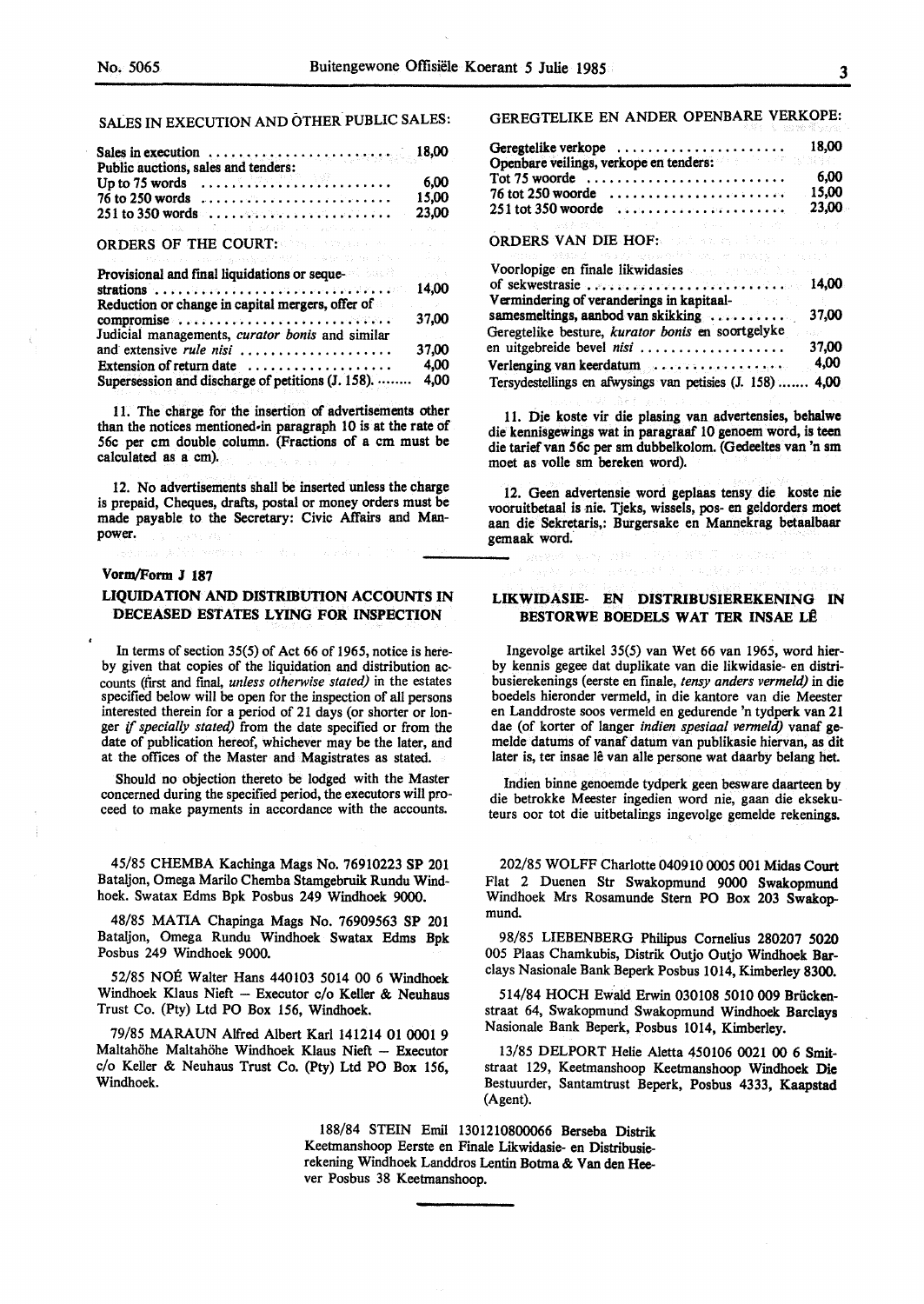#### $\sum_{i=1}^n \frac{1}{n_i} \sum_{j=1}^n \frac{1}{n_j} \frac{1}{n_j}$ **Vorm/Form J 193**

## **NOTICE TO CREDITORS** IN **DECEASED ESTATES**

All persons having claims against the estates mentioned below are hereby called upon to lodge their claims with the executors concerned, within 30 days (or otherwise as indicated) calculated from the date of publication hereof. The information is given in the following order: Estate number, surname and christian names, date of birth, identity number, last address, date of death; surviving spouse's names, surname date of birth and identity number; name and address of executor or authorised agent, period allowed for lodgement of *claims* ff *other than 30 days.*  win beech au

162/85 Windhoek WOTTKE Robert 24/10/1960 Windhoek 15/4/1985 Klaus Nieft - Executor c/o Keller & Neuhaus Trust Co. (Pty) Ltd PO Box 156, Windhoek.

218/85 Windhoek POTGIETER Elizabeth Helena 14- 02 1920 200214 0014 006 Huise-Deon Louw, Gobabis *6-5-* 1985 FM Oehl Trust Posbus 2126, Clareinch 7740.

185/85 Windhoek VAN DER MERWE Daniel Petrus 15/06/1901 010615 5015 00 6 Lions Altesheim Woonstel Nr 62, Swakopmund 24/04/1985 Die Bestuurder, Santamtrust Beperk, Posbus 4333, Kaapstad, 8000 (Eksekuteur).

216/85 Windhoek DIFRANSA Piet (ook bekend as DIFRANSA DIFRANSA) 16 Desember 1964 Mags No. 80821671 SP 201 Bataljon, Omega 2 Mei 1985 Maria Difransa (Tradisioneel) Arthur Schiebler Posbus **249 Windhoek 9000.** All new PAS ages of the planticapity distributed by a<br>- Fast Marino of the annual of the planticapity of the second the<br>- Participation of the plantic planticapity of the second the second the plantic second the se

## **VomvForm 3**

## **EXTENSION OF TIME WITHIN WHICH TO LODGE UQUIDATION ACCOUNTS AND PLANS OF DISTRI-BUTION OR CONTRIBUTION IN SEQUESTRATED ESTATES OR COMPANIES BEING WOUND UP**

Pursuant to section 109(1) of the Insolvency Act, 1936, and section 135(1) (c) of the Companies Act, 1926, notice is hereby given that after the expiration of a period of 14 days as from the date of publication hereof, it is the intention of the trustees or liquidation as the case may be, of sequestrated estates or companies being wound up mentioned below. to apply to the respective Master for an extension of time, as specified below, within which to lodge liquidation accounts and plans of distribution or contribution.

计数数经路 新西 医细胞 强制的现在分词

#### **KENNISQEWING AAN KREDITEURE** IN **BESTOR-WE BOEDELS**

THE REAL PROPERTY OF A RIGHT FOR LICE

Alle persone wat vorderinge het teen die boedels hieronder vermeld, word hierby versoek om hul vorderinge by die betrokke eksekuteurs en binne 'n tydperk van 30 dae (of andersins soos aangedui) gereken vanaf die datum van publikasie hiervan in te lewer. Die inligting word verstrek in die volgorde: Boedelnommer, familienaam en voomame, **ge**boortedatum, persoonsnommer, laaste datum, familienaam, geboortedatum en persoonsnommer; naam en adres van eksekuteurs of gemagtigde agent, tydperk toegelaat vir lewering van vorderings *indien anders as 30* dae.

119/85 Windhoek SCHRUPP Erna Christine 18 Maart 1902 020318 0003 00 6 Plaas Johannesbank, Distrik Omaruru 22 Februarie 1985 Barclays Nasionale Bank Beperk, Posbus 1014, Kimberley.

196/85 Windhoek VAN ZYL Paul Stephanus Botha 27- 01-1946 460127 5010 00 8 Posbus 1065, Otjiwarongo 21 Mei 1985 Barclays Nasionale Bank Beperk Posbus 1014, Kimberley 8300.

127/85 Windhoek BRETSCHNEIDER Ernst Otto 2-3- 1904 040302 5008 00 00 Posbus 1 Walvisbaai 20 Maart 1985 Barclays Nasionale Bank Bpk Posbus 1014, Kimberley.

172/85 Windhoek DODD William Neville 26/9/24 240926 5033 002 Hentiesbaai 28/4/85 Barclays Nasionale Bank Bpk Posbus 1014 Kimberley.

an an Sir Bear anns an Dùbhailte an <sup>19</sup>th ann an 19th e, al al Polazionia militaria.<br>Agustina i Sina controllazioni con

## **VERLENGING VAN TERMYN VIR INDIENING VAN UKWIDASIE- DISTRIBUSIE- OF KONTRIBUSIE-REKENING IN OESEKWESTREERDE BOBDELS OF MAATSKAPPYE** IN **LIKWIDASIE**

Ingevolge artikel 109(1) van die Insolvensiewet, 1936, en artikel 135(l)(c} van die Maatskappywet, 1926, word hierby kennis gegee dat kurators of likwidateurs van die gesekwestreerde boedels of maatskappye in likwidasie, na gelang **van**  die geval hieronder vermeld voornemens is om na afloop van 'n termyn van 14 dae vanaf die datum van die publikasie hiervan, die betrokke Meesters om 'n verlenging van die termyne hieronder genoem, vir die indiening van likwidasie-, distribusie- of kontribusierekenings te versoek.

W23/84 Insolvente boedel van Jacobus Willem Celliers Johannes Arnoldus Botma 10 November 1983 **30/6/85** 6 maande Windhoek JA Botma p/a Lentin Botma & van den

Heever Posbus 38 Keetmanshoop. 1989 - 1989 - 1989 - 1989 - 1989 - 1989 - 1989 - 1989 - 1989 - 1989 - 1989 - 19<br>Here I die Stadius 1989 - 1989 - 1989 - 1989 - 1989 - 1989 - 1989 - 1989 - 1988 - 1988 - 1988 - 1988 - 1988 -<br>H para tanàna ao amin'ny faritr'i Normaldie, ao amin'ny faritr'i Normandie, ao<br>Ny faritr'ora dia GMT+1. Ny kaodim-paositra 2008–2014.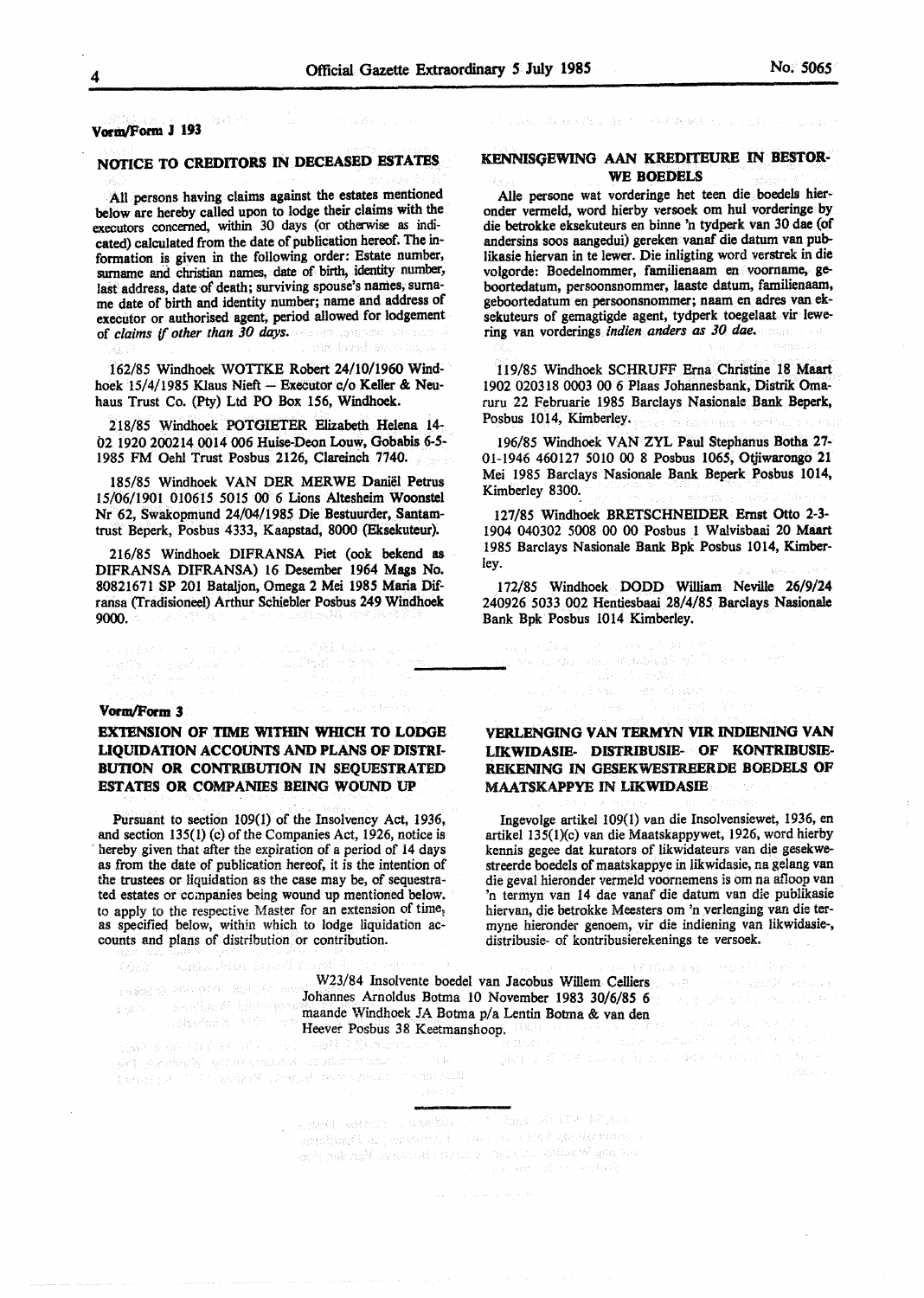Licultà (San Wall Select)

#### **VOflll/Form** *I* **29**

## FIRST MEETINGS OF CREDITORS, CONTRIBU-**TORIES, MEMBERS OR DEBENTURE-HOLDERS OF SEQUESTRATED ESTATES, COMPANIES BEING WOUND UP OR PLACED UNDER PROVISIONAL JUDICIAL MANAGEMENT**

医身上 这是牙髓。

The estates and companies mentioned below having been placed under sequestration, being wound up or having been placed under provisional judicial management by order of the Supreme Court of South Africa, Masters of the Supreme Court hereby given notice, pursuant to section 17(4) and 40(1) of the Insolvency Act, 1936, section 119(3), 125 (1) and 196bis (4) of the Companies Act, 1926, and sec-tions 356(1), 364(1) and 429 of the Companies Act, 1973, that first meeting of creditors, contributories, members or debenture-holders of the said estates or companies will be held on the dates and at the times and places mentioned below, for proof of claims against the estates or companies, the election of trustees, liquidators or judicial managers or managers or provisional judicial managers or for the purposes referred to in section 364 or 431 of Act 61 of 1973, as the case may be.

Meetings in a place in which there is a Master's office, will be held before the Master; elsewhere they will be held before the Magistrate.

新城市学院提高基本。 中华学校 医单元的 12 V December 2011

ER Consideration

 $\mathcal{A}(\mathcal{Y})$  is Grass from  $\mathcal{Y}$  . RANTES FEDER

## **EERSTE BYEENKOMSTE VAN SKULDEISERS, KONTRIBUANTE, LEDE OF SKULDBRIEFHOUERS VAN GBSEKWBSTREERDE BOEDELS, MAATSKAP-PYE IN LIKWIDASIE OF ONDER VOORLOPIGE GEREGTELIKE BESTUUR**

Nademaal die boedels of maatskappye hieronder vermeld op las van die Hooggeregshof van Suidwes-Afrika gesekwestreer, gelikwideer of onder voorlopige. geregtelike bestuur geplaas is, word hierby deur die Meesters van die Hooggeregshof ingevolge artikels 17(4) en 40(1) van die Insolvensiewet, 1936, artikels 119(3), 125(1) en 196bls(4) van die Maatskappywet, 1936, 1926, en artikels 356(1), 364(1) en 429 van die Maatskappywet, 1973, kennis gegee dat 'n. eerste byeenkoms van skuldeisers, kontribuante, lede of skuldbriefhouers van genoemde boedels of maatskappye op die datums, ure en plekke hieronder vermeld, vir die bewys van eise teen die boedels of maatskappye, die verkiesing van kurators, likwidateurs of geregtelike bestuurders of bestuurders of voorlopige geregtelike bestuurders, of vir die doeleindes bedoel in artikel 364 of 431 van Wet 61 van 1973, na gelang van die geval, gehou sal word.

In 'n plek waarin 'n kantoor van 'n Meester is, word die byeenkoms voor die Meester en op ander plekke voor die Landdros gehou.

เด็ก ประกอบนี้ คนได้ก

W17/85 Hudup Winkels (EDMS) Beperk w.h.d.a. Westelike Winkels 3 Mei 1985 14 Junie 1985 Hooggeregshof van Suidwes-Afrika 17 Julie 1985, 10h00, Meester van die Hoog-· · geregshof P. Sak Xl3190 Windhoek 9000.

#### Vorm/Form 297

#### NOTICE FOR ELECTION OF EXECUTORS AND/OR **TUTORS.**

#### ELECTION OF EXECUTORS **AND TUTORS**

The Estates of the Persons mentioned in the subjoined Schedule being unrepresented, interested, parties are hereby given notice by the Master of the Supreme Court of South West Africa, that meetings will be held in several Estates at the dates, times and places specified, for the purpose of selecting some Person or Persons, for approval by the respective Master, as fit and proper to be appointed by them as Executors or Tutors, as the case may be.

Meetings in a town in which there is a Master's Office, will be held before the Master; elsewhere they will be held before the Magistrate.

N.B.  $-$  Items indicated by  $a^*$  on the left hand side, denote the election of a Tutor; otherwise an Executor is to be elected.

230/85 VAN ZYL: Willem Hendrik Sekuriteitsbeampte 25 Mei 1985 Landdros Sorin2bok 1985-07-17 10h00 Suidwes-Afrika. Meester van die Hooggeregshof P.Sak Xl3190 Windhoek 9000.

#### **KENNISGEWING V1R VERKIESING.VAN EKSEKU-TEURS EN/OF VOOGDE**

가게 없은 가게. 民权协作者,

#### **VERKIESING VAN** EKSEKUTEURS EN **VOOGDE**

Aangesien die Boedels van die Persone vermeld in onderstaande Bylae nie verteenwoordig is nie, word hierby deur Meesters van die Hooggeregshowe van Suid-Afrika aan belanghebbendes kennis gegee, dat byeenkomste ten opsigte van die verskillende Boedels op die datums, tye en plekke vermeld, gehou sal word met die doel om 'n Persoon of **Per** sone te kies vir goedkeuring deur die Meester as geskik en bekwaam om deur horn aangestel te word as Eksekuteurs of V oogde, na gelang van omstandighede.

In 'n stad waarin 'n Kantoor van 'n Meester is, word die byeenkoms voor die Meester gehou en in ander plekke voor die Landdros.

L.W. - Items aan die linkerkant moet 'n \* gemerk, dui aan die verkiesing van 'n Voog; andersins word 'n Eksekuteur gekies.

237/85 LE FLEUR: Karel 1985-05-21 Landdros Rehoboth 10h00 Suidwes-Afrika. Meester van die Hooggeregshof P.Sak Xl3190 Windhoek 9000. Onderwyser 1985-07-17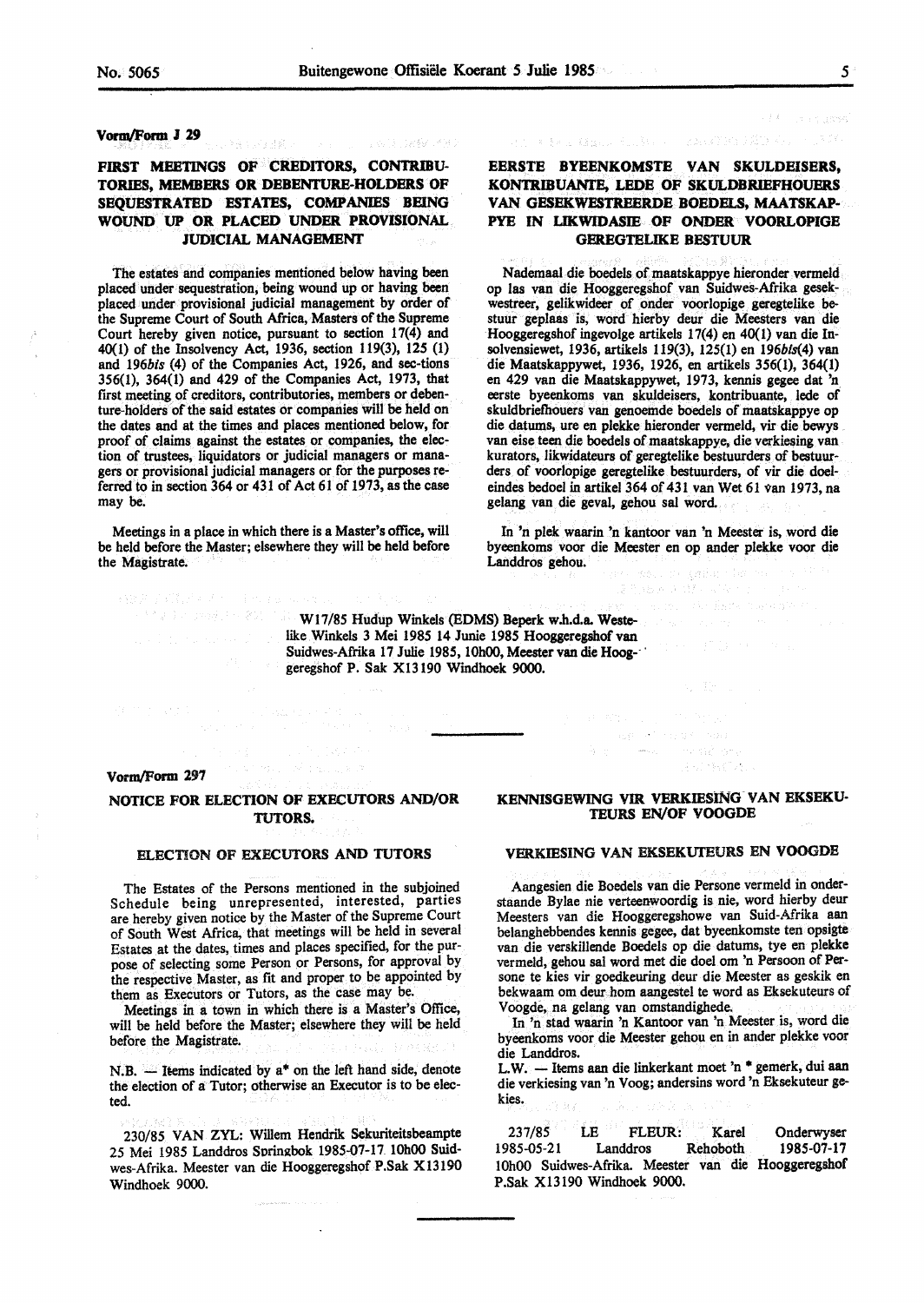.<br>Lagã silitoria 因行程序的 网络维护

## **Vorm/Form 517**

#### **NOTICE TO CREDITORS IN DECEASED ESTATES**

All persons having claims against the estates specified in the schedule, are called upon to lodge their claims with the executors concerned within a period of 30 days (or otherwise as indicated) from the date of publication hereof.

217/85 HEYDENREICH Philip Rudolph 9/3/1918 1808090100140 Plaas Klein Kuibis Bethanie *5* April **1985**  30 dae Windhoek SW A Standard Bank SWA Bpk (Geregistreerde Handelsbank) Trustee Tak Posbus 2164, Windhoek 9000.

an de la 1990<br>Angele Carl (1994), La 1990 (1990)<br>An Class Bullau (1994), 1994 (199

en er en stats til de en stort i storte større til en eller.<br>Det statsgage stort på 1,5 min i sterre pørgerastre bås rekt.

**NOTICE OF TRANSFER OF BUSINESS**<br>Be pleased to take notice that Applicant will be made after 14/Fourteen days after publication of this notice at the Licensing Court for the district of WINDHOEK held at WINDHOEK for the transfer of the General Dealer's Licence (Retail) held by E EHRHORN as nominee of SCOT-TISH CABLES LIMITED on Erf 1637,168 Jan Jonker Road, Windhoek trading as SCOTTISH CABLES LIMI-TED to EF MEYER as nominee for SWAKOP ELEC-TRICAL SUPPLIES (PTY) LIMITED trading as **SWANIB**  CABLES who intend trading for their own account under the name and style of SWANIB CABLES.

This publication shall also serve as notice being given in terms.of Section 34 of the Insolvency Act of 1936.

DATED at WINDHOEK on this the 18th day of JUNE 1985.

> PF KOEP & CO Per ATTORNEYS FOR APPLICANT 1st Floor, Acme Comer Kasino Street, PO Box 3516 WINDHOEK

#### **KENNISGEWING VAN VERKOOP VAN HANDE-LAARSBESIGHEID OOREENKOMSTIG ARTIKEL** 34 VAN WET 24 VAN 1936

KENNISGEWING GESKIED HIERMEE ooreenkomstig Artikel 34 van Wet Nr 24 van 1936, soos gewysig dat ORBAN CHRISTOBAL VILJOEN van voorneme is om die Algernene Handelaarsbesigheid te Erf 2256, Windhoek Dorp, ter verkoop en oor te dra aan HERMINIO ANTO-NIO COSTA wat die besigheid sal voortsit by dieselfde adres en onder dieselfde naarn vir sy uitsluitlike voordeel en rekening vanaf die 3de dag van JUNIE 1985.

GEDATEER te WINDHOEK hierdie 5de dag van JUNIE 1985.

> DR WEDER KRUGER & HARTMANN PROKUREURS VIR DIE PARTYE POSBUS 864 WINDHOEK

## **KENNISGEWING AAN KREDITEURE IN BESTOR-WE BOEDELS**

Alie persone wat vorderinge het teen die boedels in die bylae vermeld, word versoek om sodanige vorderings binne 'n tydperk van 30 dae (of andersins soos aangedui) vanaf die datum van publikasie hiervan by die betrokke eksekuteurs in te lewer.

HAHNER Alfred Ewald 26-8-1907 0708265007 003 Okahandja 27-4-1985 30 Windhoek SWA Standard Bank SWA Bpk (Registered Commercial Bank) Trustee Branch P.O. Box 2164 Windhoek 9000.

#### **KENNISGEWING VAN OORDRAG VAN BESIGHEID**

Now is used 45% of the Companies Austin

Kennis geskied hierrnee dat na veertien {14) dae vanaf plasing van hierdie Kennisgewing daar by die Handelslisensiehof vir die distrik van SW AKOPMUND, gehou te SW AKOPMUND, aansoek gedoen sal word vir die oordrag van die besigheidslisensie op Erf Nr. 214, **SW AKOP-**MUND

tans gehou deur

FRIEDEL MARION COLLINS & ERIKA INGRID ZIELSKE

wat handeldryf onder die naam en sty! van VARIETY REN-TALS aan MARIANNE COLLINS (Gebore STAAL)

wat op dieselfde perseël en onder die naam en styl van

VARIETY RENTALS & VIDEO DEN

vir haar eie rekening handel sal dryf.

ALDUS GEDAAN EN GETEKEN TE SWAKOPMUND OP HIERDIE 21 DAG VAN JUNIE 1985.

> SWANEPOEL & KINGHORN Prokureurs vir Applikant, Standard Bank Gebou Kaiser Wilhelmstraat Posbus 1455 SWAKOPMUND 9000

## **KENNISGEWING VAN OORDRAG VAN BESIGHEID**

KENNIS GESKIED HIERMEE DAT na veertien {14) dae vanaf datum van publikasie van hierdie kennisgewing, aansoek by die Handelslisensiehof, Okahandja, in die distrik van Okahandja gedoen sal word vir die oordrag van die **MOTOR**  GARAGE LISENSIE huidiglik gehou deur WO DE **KOCK**  wie handel gedryf het onder die naam en styl van IMKERHOF GARAGE te Erf 462, lmkerhof, **OKAHAN-**DJA aan JOHAN ANDRE DU PLESSIS wie besigheid sal doen vir eie rekening op dieselfde erf en perseel in die naam en sty! van IMKERHOF GARAGE.

> DR WEDER KRUGER & HARTMANN PROKUREURS VIR DIE PARTYE POSBUS 864 WINDHOEK